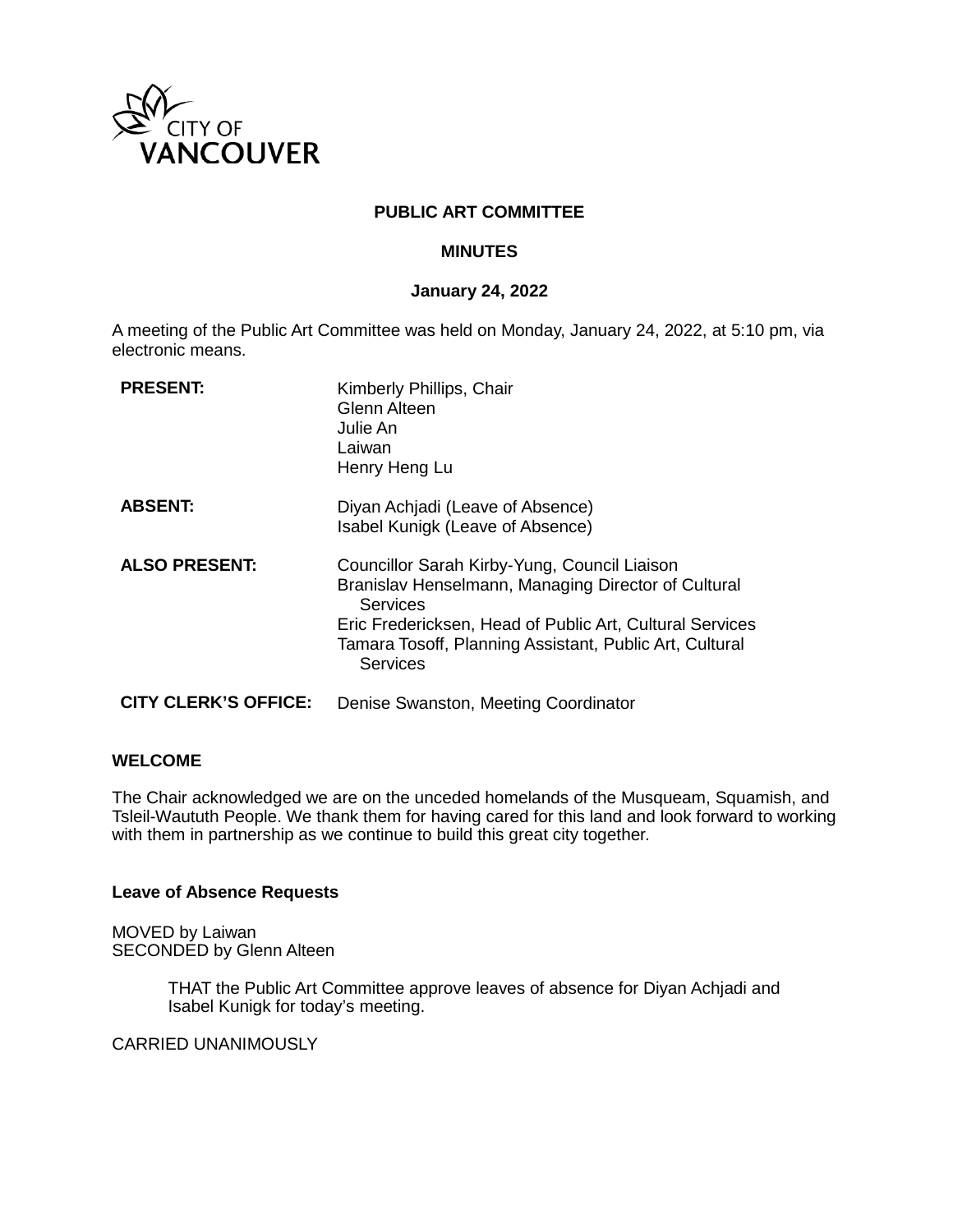# **Approval of Minutes**

MOVED by Laiwan SECONDED by Glenn Alteen

> THAT the Public Art Committee approve the Minutes from the meeting of Monday, November 08, 2021**,** as circulated.

CARRIED UNANIMOUSLY

### **Approval of 2022 Meeting Schedule**

MOVED by Glenn Alteen SECONDED by Julie An

THAT the Public Art Committee approve the 2022 meeting schedule as follows:

| <b>MEETING DATES</b> |
|----------------------|
| January 24           |
| February 14          |
| March 7              |
| April 11             |
| May 16               |
| June 13              |
| July 18              |
| August - no meetings |
| September 19         |
| October 17           |
| November 21          |
| December 12          |

#### **DAY AND TIME:**

All meetings will be held on Mondays, at 5:00 pm

### **LOCATION:**

WebEx Online; or, Cascadia Room, Third Floor, Vancouver City Hall

CARRIED UNANIMOUSLY

# **1. Providence Health – St. Paul's Hospital (DPAP)**

Jan Ballard, Principal, Ballard Fine Art; and, Rhonda Lui, Senior Project Manager, Providence Health; along with Sara MacLellan, Consultant & Project Manager, Ballard Fine Art, presented the Detailed Public Art Plan for the new St. Paul's Hospital and Health Campus. The presenters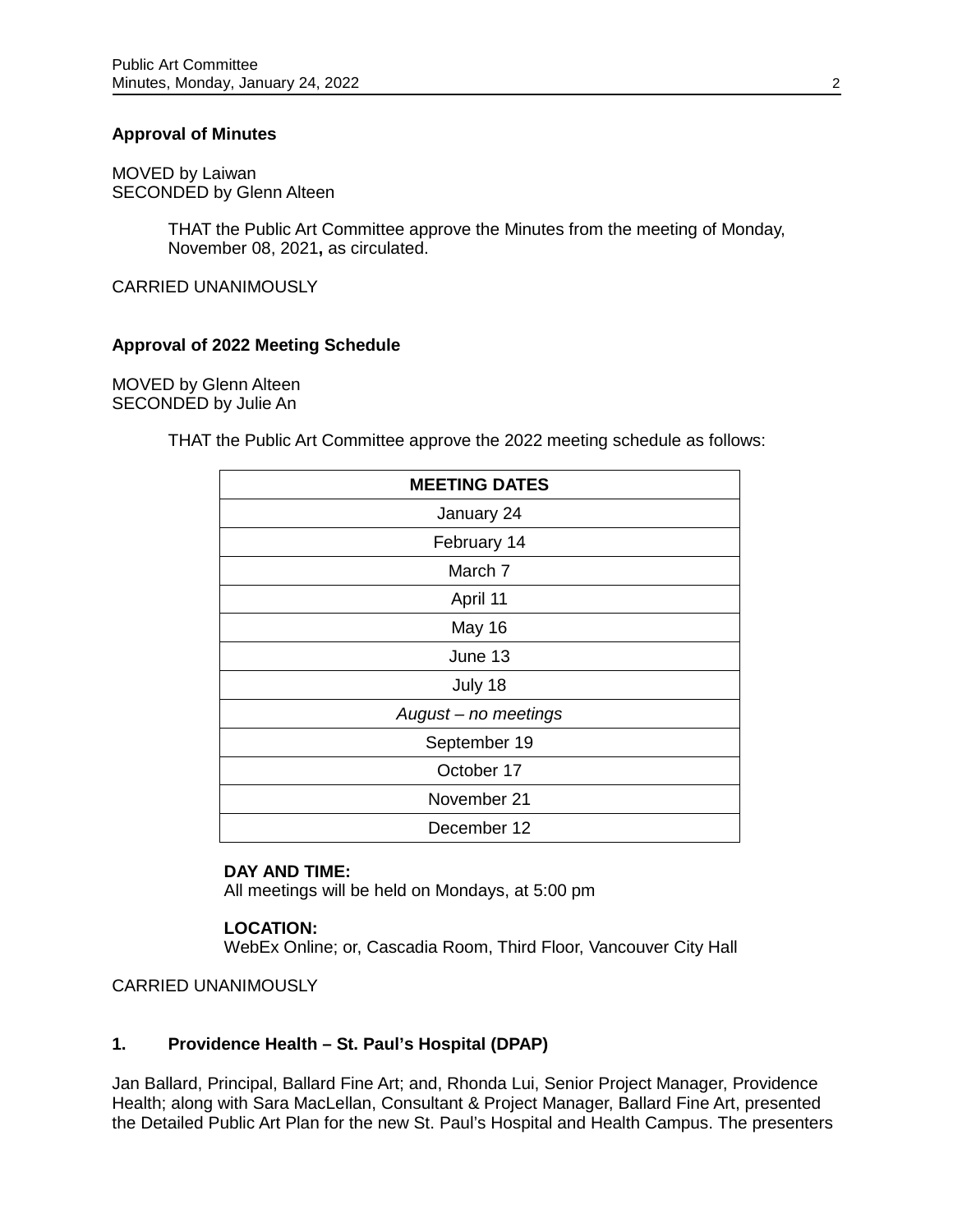highlighted considerations incorporated from presenting the preliminary public art plan to the Committee at a working session on October 18, 2021.

Following the presentation, the presenters responded to questions and comments.

# **2. Abcellera Campus – 110 & 150 W 4th Avenue (DPAP)**

Jan Ballard, Principal, Ballard Fine Art; and Walter Francl, Principal, Francl Architecture Inc.; along with Craig Taylor, President, TKA + D Architecture & Design Inc., presented the Detailed Public Art Plan for the Abcellera Campus. Presenters subsequently responded to questions and comments from the Committee. The preliminary public art plan was first introduced to the Committee on November 8, 2021.

# **3. Intracorp Homes - Ashley Mar - 8460 Ash & 8495 Cambie (PPAP)**

Reid Shier, Public Art Consultant; along with Farouk Babul, Intracorp, presented the preliminary public art plan for the new Ashley Mar Co-op located in the Marpole area. Following the presentation, the Committee provided feedback:

- Privacy screen option has high visibility with sky train right there.
- May be a challenge to maintain living wall opposite privacy screen; may block light for plants (artist would need to be mindful of living environment.)
- Would be interesting to maintain cooperative theme throughout project.
- Considerations should be given to surrounding areas in relation to the public art piece, (e.g. light pollution.)

# **4. Review and Motions**

### Providence Health – St. Paul's Hospital

Following discussion, it was,

MOVED by Glenn Alteen SECONDED by Julie An

> THAT the Public Art Committee approve the Detailed Public Art Plan for the Providence Health – St. Paul's Hospital and Health Campus, as presented to the Committee on January 24, 2022.

CARRIED UNANIMOUSLY

### Abcellera Campus – 110 & 150 W 4th Avenue

Following discussion, it was,